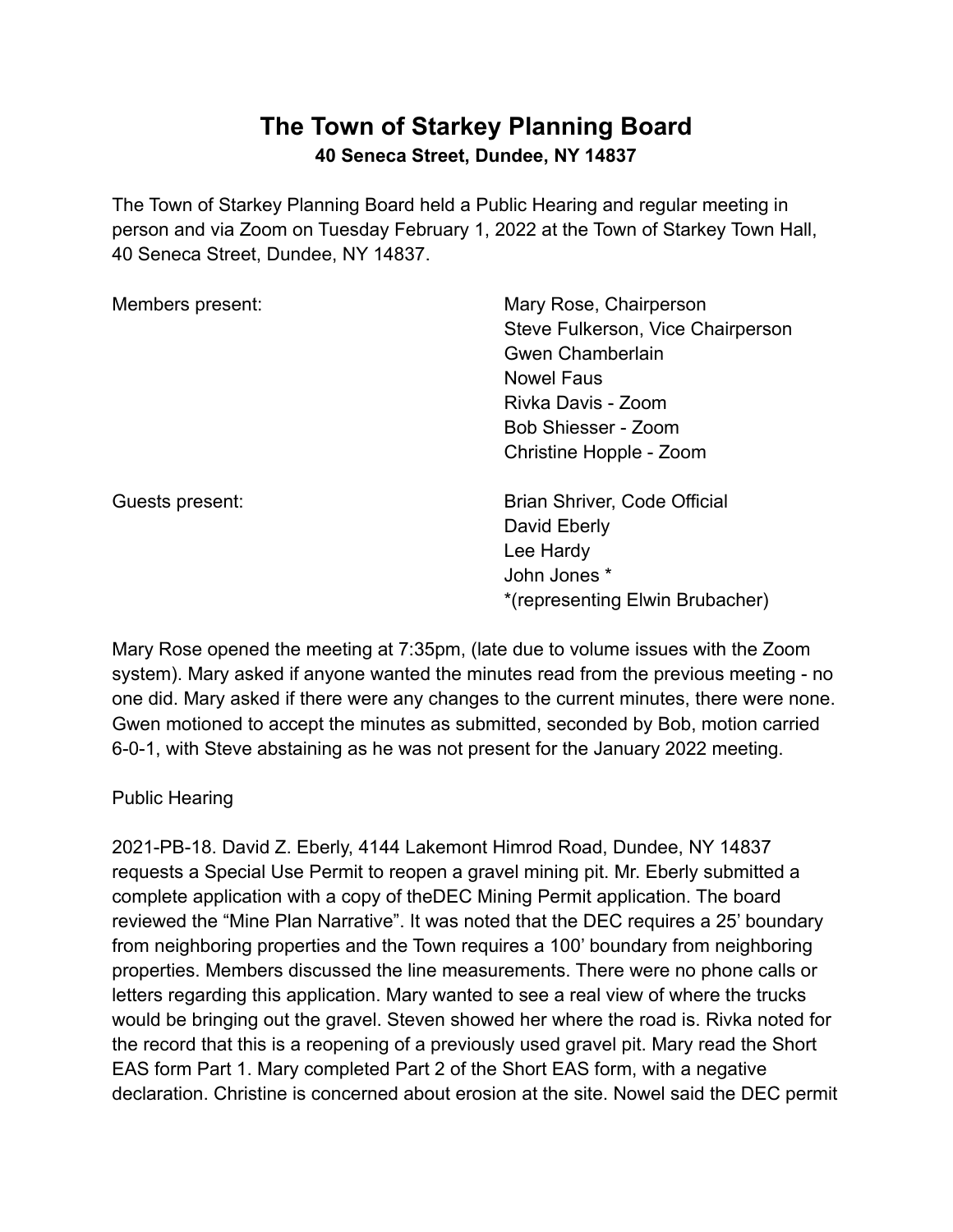will handle any issues regarding possible erosion. Steve also said that is all taken in consideration in the DEC permit and the reclamation plan that is included in the permit. The reclamation plan describes leving the property as farmland. Steve explained the area to Christine, i.e. top soil. Steve reviewed the wording in 6.81 "Extracting top soil" in the Zoning Regulations. Rivka suggested that the board put in the permit that Mr. Eberly must stay in compliance with the DEC regulations in order for the Special Use Permit to remain valid. Steve motioned to approve the application as complete with the caveat of Rivka's suggestion noted above, seconded by Mary, motion carried 7-0.

New Business: 2022-PB-2, Lee Hardy, 109 Lambs Run Creek Road, Dundee, NY 14837 is requesting a Lot Line Adjustment from property tax ID# 114.52-1-2 to be added to tax ID# 114.60-1-1, creating one larger lot. Members discussed the lot sizes to see if this meets all requirements. Steve doesn't feel that the Town should charge an application fee for Lot Line Adjustments. He also asked if we should require the full application fee for lot line adjustments. Lee said other towns have forms for lot line adjustments. Steve noted that we need separate Subdivision applications and a Lot Line Adjustment applications. Members discussed whether this was a lot line adjustment and agreed that it was. Steve moved that this is a lot line adjustment , seconded by Rivka, motion carried 7-0. Steve, Brian or Mary will ask the Town Board about adjusting fees for lot line adjustment applications at the next Town Board meeting. Mary stamped the copies of the Plat.

2022-PB-1, Elwin Brubacher, 4013 Dundee Himrod Road, Dundee, NY 14837 requests a Special Use Permit to construct a second single family residence on his property. John Jones from Marks Engineering, Canandaigua, NY representing Mr. Brubacher gave an overview of the proposal. He said there are 176 +/- acres owned by Mr. Brubacher. Mr. Jones stated that there will be a new driveway and new wastewater treatment facility. This will be a single family home that will eventually be subdivided from the main property. Mary looked at the large map showing the house placement. Steve said the application is complete. Steve noted that we can accept the application and Mary set up the Public Hearing for March 1, at 7:33pm.

Other business: Rivka asked about the status of the updated Zoning Regulations. Brian said they are at Albany being reviewed and we should hear any day now and Candace has binders and will print them as soon as they are approved. Steve would like this board to update regulations as they are needed instead of updating the entire document.